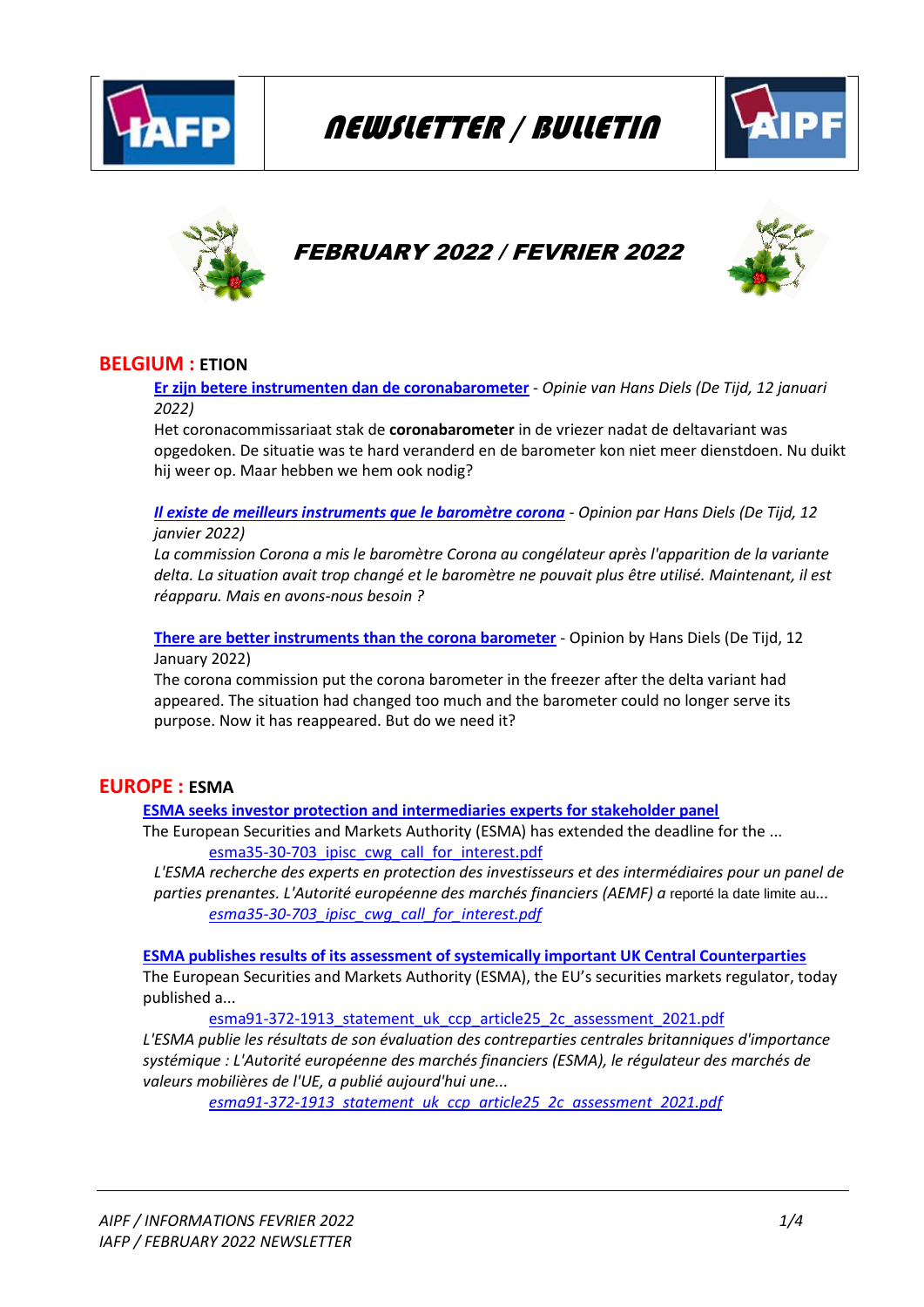#### **FRANCE: F2IC**

**Découvrez le dernier numéro du magazine [Inform@ctions](http://t.f2ic.fr/c/2002517/7791/17707486/49239) de décembre 2021 : Meilleurs Voeux ! La Fédération des Investisseurs Individuels et des Clubs d'Investissement a le plaisir de vous communiquer le dernier numéro du magazine [Inform@ctions](http://t.f2ic.fr/c/2002517/7791/17707486/49239) de décembre 2021.**

- N'hésitez pas à consulter les présentations des réunions d'actionnaires réalisées en 2021 **[en](http://t.f2ic.fr/c/2002517/7791/17707486/49240)  [cliquant ici.](http://t.f2ic.fr/c/2002517/7791/17707486/49240)**
- Vous serez informé des prochains événements sur notre site internet **<www.f2ic.fr>**

Nous vous souhaitons d'excellentes fêtes de fin d'année ainsi que tous nos voeux pour l'année 2022.

*Discover the latest issue of [Inform@ctions](http://t.f2ic.fr/c/2002517/7791/17707486/49239) magazine for December 2021: Best Wishes! The Fédération des Investisseurs Individuels et des Clubs d'Investissement is pleased to announce the latest issue of [Inform@ctions](http://t.f2ic.fr/c/2002517/7791/17707486/49239) magazine for December 2021.*

- *Please feel free to consult the presentations of the shareholder meetings held in 2021 by [clicking here.](http://t.f2ic.fr/c/2002517/7791/17707486/49240)*
- *You will be informed of upcoming events on our website <www.f2ic.fr>*

*We wish you a happy holiday season and all the best for the year 2022.*

#### **GERMANY : AGP**

| <b>AGP Mitteilungen 2021</b><br>Die AGP Mitteilungen sind seit Gründung der AGP das zentrale Medium zur                                                                                                                                                                                                                                                                                                                                                                                                                                                                                                                                                                                                                            |                         |
|------------------------------------------------------------------------------------------------------------------------------------------------------------------------------------------------------------------------------------------------------------------------------------------------------------------------------------------------------------------------------------------------------------------------------------------------------------------------------------------------------------------------------------------------------------------------------------------------------------------------------------------------------------------------------------------------------------------------------------|-------------------------|
| Dokumentation ihrer Tätigkeiten sowie der zeitaktuellen Aspekte der<br>Mitarbeiterbeteiligung in Deutschland. Sie beleuchten rechtliche und<br>steuerrechtliche Regelungen, politische Entwicklungen und betriebliche<br>Modelle, dokumentiert Tagungen, Veranstaltungen und Geschehnisse aus<br>dem Verband und liefert Erfahrungsberichte und Konzepte der Erfolgs- und<br>Kapitalbeteiligung aus den Unternehmen.<br>Für 2021 :<br>Durchbruch: Bundesregierung beschliess weitreichhende Reform zur<br>Mitarbeiterbeteiligung<br>Seite 6<br>Vermögensbildung: Die Brücke zwischen Kapital und Arbeiten<br>ausbauen<br>Seite 10<br>Vergütung: Aktienbasierte Vergütungs und Beteiligungsprogramme in<br>der Pandemie<br>Seite 16 | <b>AGP</b> Mitteilungen |
|                                                                                                                                                                                                                                                                                                                                                                                                                                                                                                                                                                                                                                                                                                                                    |                         |

*Depuis la création d'AGP, le[s communiqués de l'AGP](https://www.yumpu.com/de/document/read/66085130/agp-mitteilungen-2021) constituent le principal moyen de documentation de ses activités et des aspects actuels de la participation des salariés en Allemagne. Ils mettent en lumière les réglementations juridiques et fiscales, les développements politiques et les modèles d'entreprise, documentent les congrès, les manifestations et les événements de l'association et fournissent des rapports d'expérience et des concepts de participation aux bénéfices et au capital des entreprises.* 

*Pour 2021 :*

- *Percée : Le gouvernement fédéral adopte une réforme ambitieuse de la participation des salariés Page 6*
- *Constitution de patrimoine : Développer le pont entre le capital et le travail Page 10*
- *Rémunération : Les programmes de rémunération et de participation basés sur des actions dans la pandémie Page 16*

Since its foundation, th[e AGP Mitteilungen](https://www.yumpu.com/de/document/read/66085130/agp-mitteilungen-2021) have been the central medium for documenting the activities of the AGP and the current aspects of employee share ownership in Germany. It sheds light on legal and tax regulations, political developments and company models, documents conferences,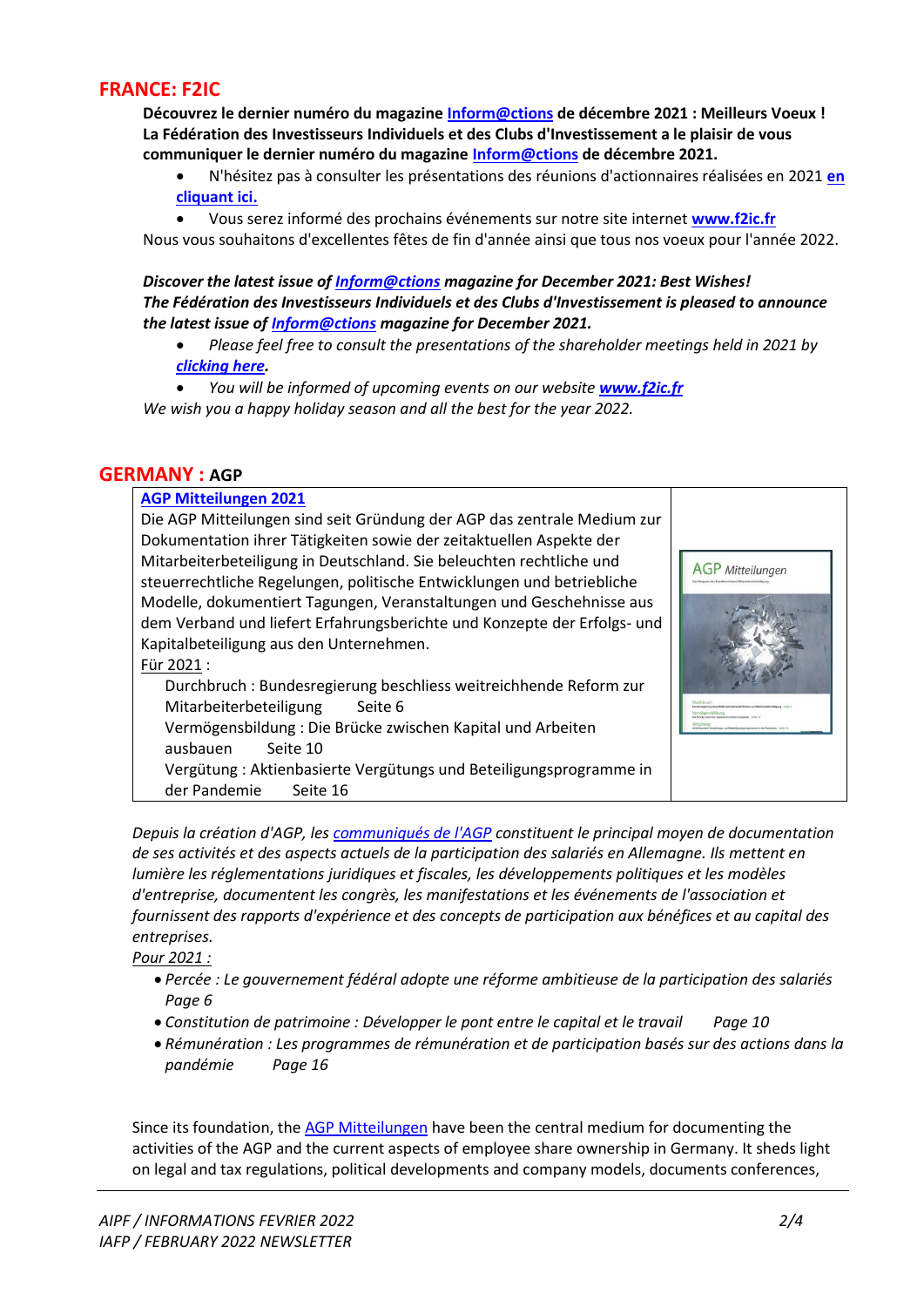events and happenings from the association and provides reports on experiences and concepts of profit-sharing and employee share ownership from the companies.

- For 2021 :
- Breakthrough: Federal government adopts ambitious employee participation reform Page 6
- Wealth building: Building the bridge between capital and labour Page 10
- Compensation: Equity-based compensation and participation programmes in the pandemic Page 16

## **UK :**



**Upcoming Events EOA Conversation – [Leaders of Employee Owned Businesses: 09.02.22](https://employeeownership.co.uk/event/eoa-conversation-leaders-of-employee-owned-businesses-09-02-22/)**  09 February 2022 @ 11:00 am - 12:30 pm **EOA Conversation – [HR Professionals: 16.02.22](https://employeeownership.co.uk/event/eoa-conversation-hr-professionals-16-02-22/)**  16 February 2022 @ 11:00 am - 12:30 pm **[EOA Virtual Network Meeting: 02.03.2022](https://employeeownership.co.uk/event/eoa-virtual-network-meeting-02-03-2022/)**  02 March 2022 @ 11:00 am - 12:30 pm

## **ESOP Centre :**

**[PR battle over public sector bonus troughing](https://esopcentre.com/wp-content/uploads/dlm_uploads/2022/01/newspad-January-2022-1.pdf#page=9) :** The Financial Conduct Authority (FCA) is hiring a City PR company on a £460,000 contract to help it push back employee demands to scrap planned pay and bonus cuts, reported The Telegraph. The FCA approached FTI Consulting after failing to attract any bidders for the job of helping the FCA to push the planned reforms through. Employees claim that the cuts would reduce most colleagues' pay packets by around ten percent. In addition, FCA CEO Nikhil Rathi wants to halt all staff bonus payments for the time being after a series of disastrous failures by the FCA to head off sudden bankruptcies by Patisserie Valerie and Carillion. He wants to end the current semi- automatic annual bonus culture at the FCA.

*[Bataille de relations publiques sur les primes du secteur public](https://esopcentre.com/wp-content/uploads/dlm_uploads/2022/01/newspad-January-2022-1.pdf#page=9) : La Financial Conduct Authority (FCA) engage une société de relations publiques de la City pour un contrat de 460 000 £ afin de l'aider à repousser les demandes des employés de supprimer les réductions de salaire et de primes prévues, rapporte The Telegraph. La FCA a fait appel à FTI Consulting après n'avoir attiré aucun soumissionnaire pour l'aider à faire passer les réformes prévues. Les employés affirment que les réductions réduiraient le salaire de la plupart de leurs collègues d'environ dix pour cent. En outre, le PDG de la FCA, Nikhil Rathi, veut mettre un terme à tous les paiements de bonus du personnel pour le moment, après une série d'échecs désastreux de la FCA pour éviter les faillites soudaines de Patisserie Valerie et Carillion. Il veut mettre fin à la culture actuelle de bonus annuels semi-automatiques à la FCA.*

## **USA**

#### **NCEO :**

**[The National Defense Authorization Act signed into law on December 27](https://r20.rs6.net/tn.jsp?f=001jfjlsB67KO0uy99k1-qK6NMtteOMeiDTgLQrFyahq0_nwcCBPw8Qij7E8ZXKvkWmwScimglowC5qXlIvXpGYZIou3tPqdVxzaUlSCvgZ6Ku8IdI_sBk8TSns-3frXYJA7Y7tSHYkSJAgYyYFBxEsqHRLjTEvqCfgfyQJKDsqvNDDyjPOew_i_nQSKuFxnlkNkLZpHMmPfjLAp7m9F1NmFUQtgZyrhxU63pL1ObDaZlgXoS4wcVK15qlmYVPcptqN&c=uuqqTmKdvPh7IKSJDRcpE6jLJKTYxVV_v0nbKORKb9UGEHWrgp6sag==&ch=_XJTwgF2z7QcH_TdrtDEBHgJzE2YYyv25H6lTRBEqj04ztqVSoPalw==) contains the first-ever government contracting program to specifically encourage ESOPs**, creating a Department of Defense pilot program to allow companies that are or become 100% ESOP-owned to receive noncompete follow-on contracts for the work, even if they no longer meet applicable small business or other set-aside requirements. [\[More...\]](https://r20.rs6.net/tn.jsp?f=001jfjlsB67KO0uy99k1-qK6NMtteOMeiDTgLQrFyahq0_nwcCBPw8Qij7E8ZXKvkWmwScimglowC5qXlIvXpGYZIou3tPqdVxzaUlSCvgZ6Ku8IdI_sBk8TSns-3frXYJA7Y7tSHYkSJAgYyYFBxEsqHRLjTEvqCfgfyQJKDsqvNDDyjPOew_i_nQSKuFxnlkNkLZpHMmPfjLAp7m9F1NmFUQtgZyrhxU63pL1ObDaZlgXoS4wcVK15qlmYVPcptqN&c=uuqqTmKdvPh7IKSJDRcpE6jLJKTYxVV_v0nbKORKb9UGEHWrgp6sag==&ch=_XJTwgF2z7QcH_TdrtDEBHgJzE2YYyv25H6lTRBEqj04ztqVSoPalw==)

*[La loi sur l'autorisation de la défense nationale signée le 27 décembre](https://r20.rs6.net/tn.jsp?f=001jfjlsB67KO0uy99k1-qK6NMtteOMeiDTgLQrFyahq0_nwcCBPw8Qij7E8ZXKvkWmwScimglowC5qXlIvXpGYZIou3tPqdVxzaUlSCvgZ6Ku8IdI_sBk8TSns-3frXYJA7Y7tSHYkSJAgYyYFBxEsqHRLjTEvqCfgfyQJKDsqvNDDyjPOew_i_nQSKuFxnlkNkLZpHMmPfjLAp7m9F1NmFUQtgZyrhxU63pL1ObDaZlgXoS4wcVK15qlmYVPcptqN&c=uuqqTmKdvPh7IKSJDRcpE6jLJKTYxVV_v0nbKORKb9UGEHWrgp6sag==&ch=_XJTwgF2z7QcH_TdrtDEBHgJzE2YYyv25H6lTRBEqj04ztqVSoPalw==) contient le tout premier programme de passation de marchés publics visant à encourager spécifiquement les ESOP, en créant un programme pilote du ministère de la défense pour permettre aux entreprises qui sont ou*